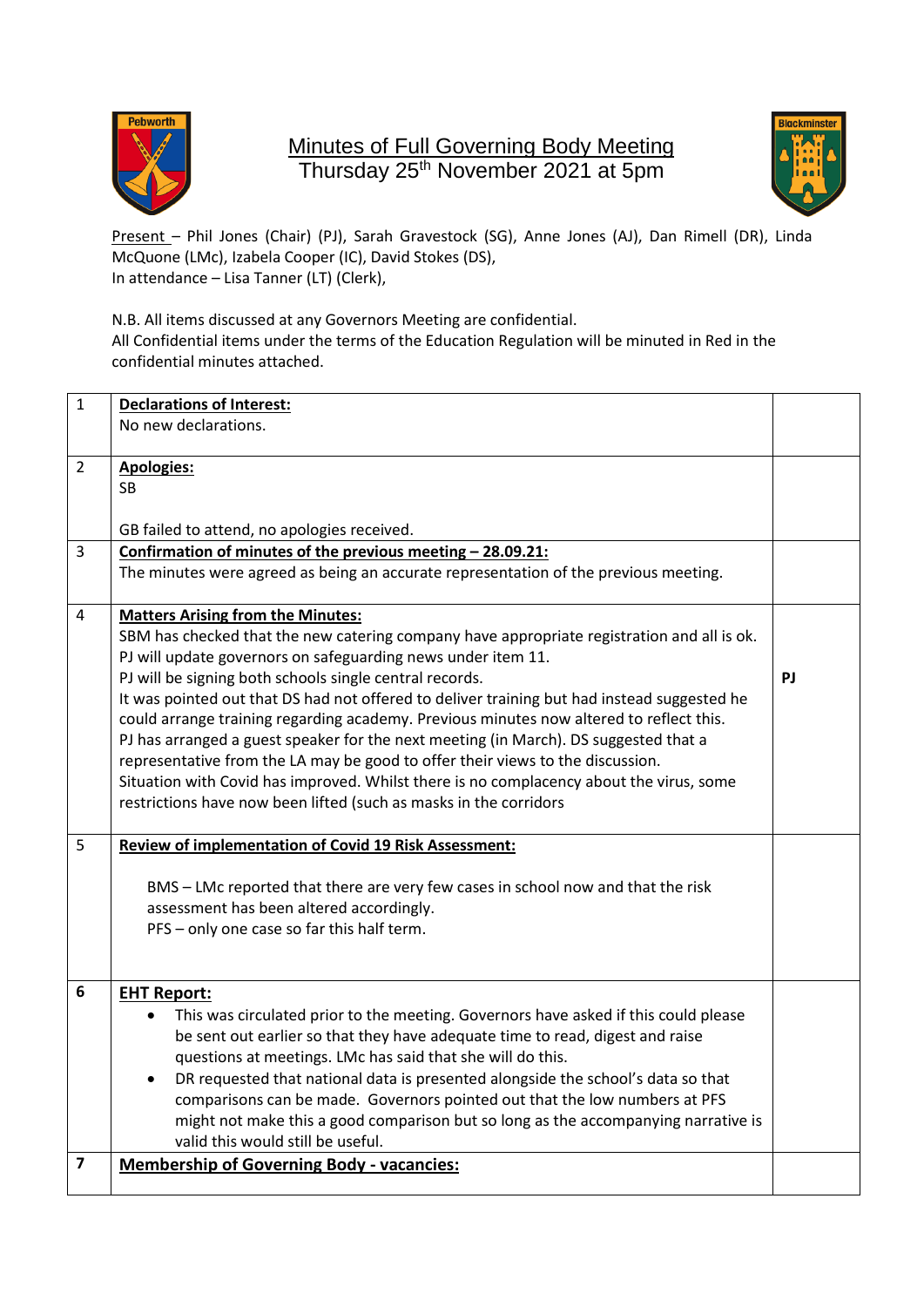|    | The instrument of governance states that the federation can have up to 12 governors. There                          |            |  |  |  |  |
|----|---------------------------------------------------------------------------------------------------------------------|------------|--|--|--|--|
|    | is currently a vacancy for parent governor and 2 co-opted. The 2 co-opted spaces will be held                       |            |  |  |  |  |
|    | until the skill-set of the FGB requires a new addition.                                                             |            |  |  |  |  |
|    | Parent governor role to be advertised                                                                               |            |  |  |  |  |
|    | Recent NGA skills audit reflected that the current structure of the FGB is very balanced.                           |            |  |  |  |  |
|    |                                                                                                                     |            |  |  |  |  |
| 8  | <b>Reports from Sub-committees:</b>                                                                                 |            |  |  |  |  |
|    | Resources - SG praised the amazing job that Ildi has done as business manager, lots                                 |            |  |  |  |  |
|    | of savings and as a result, a new maths tutor can be bought in.                                                     |            |  |  |  |  |
|    | Performance - Attendance has continued to climb. School reports are to be send out<br>$\bullet$                     |            |  |  |  |  |
|    | earlier in the term so that students have a goal to work towards rather than                                        |            |  |  |  |  |
|    | receiving them immediately before a holiday.                                                                        |            |  |  |  |  |
|    | Pay - minutes circulated to all.<br>$\bullet$                                                                       |            |  |  |  |  |
| 9  | <b>Staffing &amp; Performance Management Update:</b>                                                                |            |  |  |  |  |
|    |                                                                                                                     |            |  |  |  |  |
|    | All teachers at BMS have received their performance management reviews apart<br>from those currently on sick leave. |            |  |  |  |  |
|    |                                                                                                                     |            |  |  |  |  |
|    | LMc has presented the proposed restructure to governors and the $LA$ - this is for<br>$\bullet$                     |            |  |  |  |  |
|    | three assistant headteacher roles to be made permanent - governors gave approval.                                   |            |  |  |  |  |
| 10 | <b>Health &amp; Safety and Safeguarding:</b>                                                                        |            |  |  |  |  |
|    | Reportable injuries circulated previously.<br>$\bullet$                                                             |            |  |  |  |  |
|    | PFS due a H&S audit in December - AJ will attend.<br>$\bullet$                                                      |            |  |  |  |  |
|    | PJ shared latest updates from Keeping Children Safe in Education (see appendix)<br>٠                                |            |  |  |  |  |
|    | CSR up to date at both schools<br>$\bullet$                                                                         |            |  |  |  |  |
|    | All staff have online test to ensure understanding of the KCSIE updates.<br>$\bullet$                               |            |  |  |  |  |
|    |                                                                                                                     |            |  |  |  |  |
|    | DS queried if the governors have written evidence to show that the FGB have read<br>$\bullet$                       |            |  |  |  |  |
|    | the safeguarding updates - LMc to arrange for them to be added to EVERY. A name                                     | <b>LMc</b> |  |  |  |  |
|    | sheet will be used for governors to sign to say they've read it.                                                    | LT         |  |  |  |  |
| 11 | SEFs:                                                                                                               |            |  |  |  |  |
|    |                                                                                                                     |            |  |  |  |  |
|    | Covered under EHT report and to be removed from future agenda.                                                      |            |  |  |  |  |
|    |                                                                                                                     |            |  |  |  |  |
|    |                                                                                                                     |            |  |  |  |  |
|    |                                                                                                                     |            |  |  |  |  |
|    |                                                                                                                     |            |  |  |  |  |
|    |                                                                                                                     |            |  |  |  |  |
|    |                                                                                                                     |            |  |  |  |  |
|    |                                                                                                                     |            |  |  |  |  |
|    | <b>Update of FDP:</b>                                                                                               |            |  |  |  |  |
|    | Circulated prior to meeting. LMc explained that staff absence/Covid has contributed<br>$\bullet$                    |            |  |  |  |  |
|    | to the red areas.                                                                                                   |            |  |  |  |  |
| 12 | Governors were happy with the easy to understand format but again asked if                                          |            |  |  |  |  |
|    | documentation and reports could please be sent out around a week prior to                                           |            |  |  |  |  |
|    | meetings so that governors can take the time to appreciate the content. PJ said that                                |            |  |  |  |  |
|    | this was particularly necessary now as the governing body is transforming from the                                  |            |  |  |  |  |
|    | necessity of online meetings to moving forward now that face-to-face meetings are                                   |            |  |  |  |  |
|    | allowed. It is understood by the governors that school leaders have had extra<br>pressures due to Covid of late.    |            |  |  |  |  |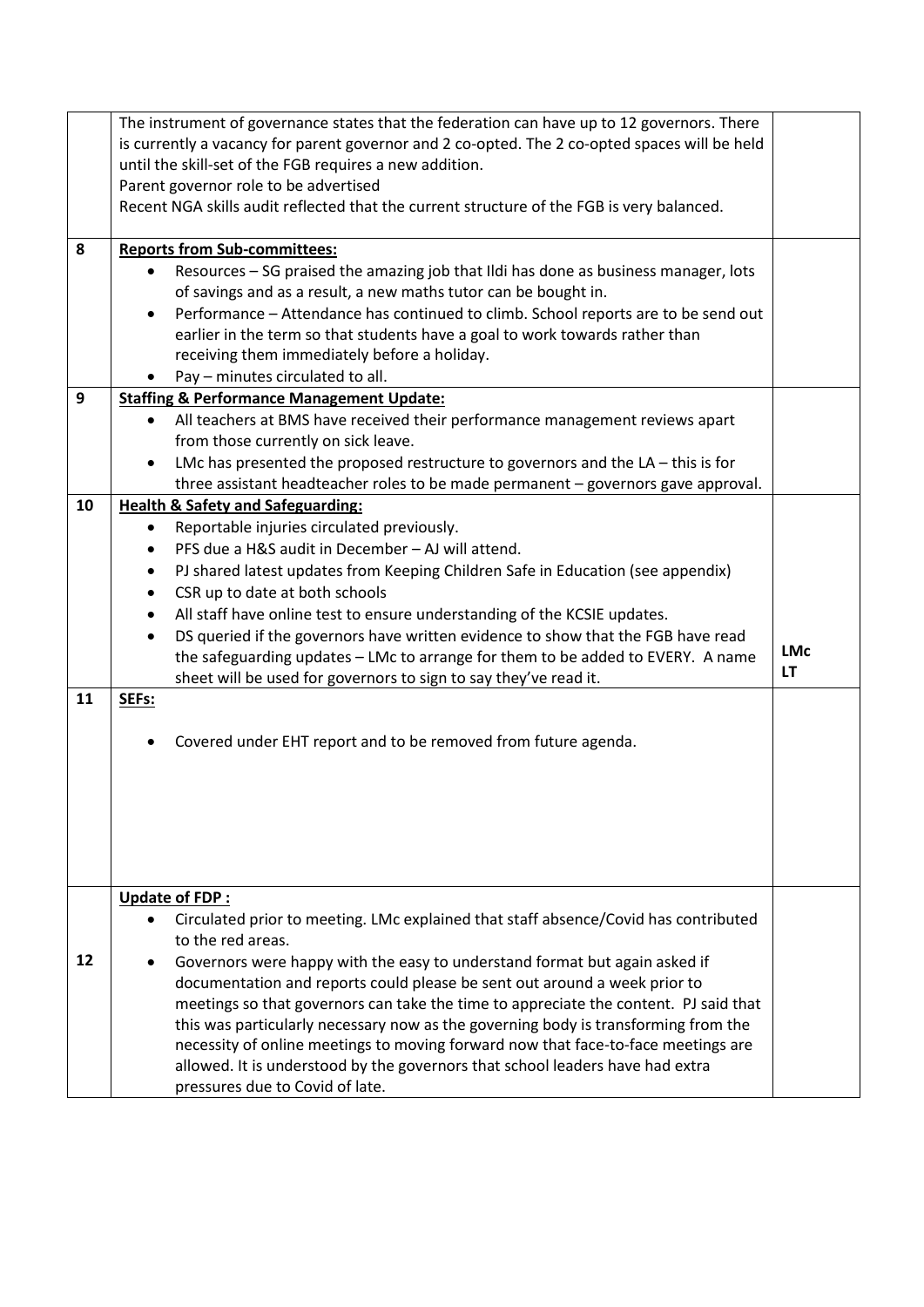| 13 | <b>Governor Visits and monitoring:</b>                                                 |            |  |  |
|----|----------------------------------------------------------------------------------------|------------|--|--|
|    | PJ has looked at a monitoring structure (see appendix) staff are to be invited to talk |            |  |  |
|    | at governor meetings about their specific learning areas.                              |            |  |  |
|    | A governor to be linked to PFS                                                         |            |  |  |
|    | AJ suggested that the new school lead for PFS be allowed time to settle in and then    |            |  |  |
|    |                                                                                        |            |  |  |
|    | present his ideas and strategy for the school at a performance meeting.                | <b>ALL</b> |  |  |
|    | PJ has requested that governors interested in the role of SEN governor approach him    |            |  |  |
|    | 'Financial monitoring' to be added to resources agenda                                 |            |  |  |
|    |                                                                                        |            |  |  |
| 14 | Training:                                                                              |            |  |  |
|    |                                                                                        |            |  |  |
|    | No new training to report.                                                             |            |  |  |
|    |                                                                                        |            |  |  |
|    | The guest speaker in March 2022 will be a training experience.                         |            |  |  |
|    |                                                                                        |            |  |  |
|    |                                                                                        |            |  |  |
|    |                                                                                        |            |  |  |
|    |                                                                                        |            |  |  |
|    |                                                                                        |            |  |  |
| 15 | <b>Annual Work Plan:</b>                                                               |            |  |  |
|    |                                                                                        |            |  |  |
|    | A new document will be used to guide the annual work plan, this was discussed with     |            |  |  |
|    | governors who all gave their agreement.                                                |            |  |  |
|    |                                                                                        |            |  |  |
|    |                                                                                        |            |  |  |
|    |                                                                                        |            |  |  |
|    |                                                                                        |            |  |  |
|    |                                                                                        |            |  |  |
|    |                                                                                        |            |  |  |
|    |                                                                                        |            |  |  |
|    | Policies :                                                                             |            |  |  |
| 16 |                                                                                        |            |  |  |
|    | PJ expressed his thanks to SG and the governors for all of the work that has gone      |            |  |  |
|    | in to reviewing the policies.                                                          |            |  |  |
|    |                                                                                        |            |  |  |
|    | All of the reviewed policies have now been agreed by the governors and will be         |            |  |  |
|    | uploaded to both schools websites imminently.                                          |            |  |  |
|    | A new form has been introduced so that governors can work to the same format when      |            |  |  |
|    | reviewing the documents, this has been emailed out to all governors.                   |            |  |  |
|    |                                                                                        |            |  |  |
| 17 | <b>AOB:</b>                                                                            |            |  |  |
|    |                                                                                        |            |  |  |
|    |                                                                                        |            |  |  |
|    | none                                                                                   |            |  |  |
|    |                                                                                        |            |  |  |
|    |                                                                                        |            |  |  |
|    |                                                                                        |            |  |  |
|    |                                                                                        |            |  |  |
|    |                                                                                        |            |  |  |
|    |                                                                                        |            |  |  |
|    |                                                                                        |            |  |  |